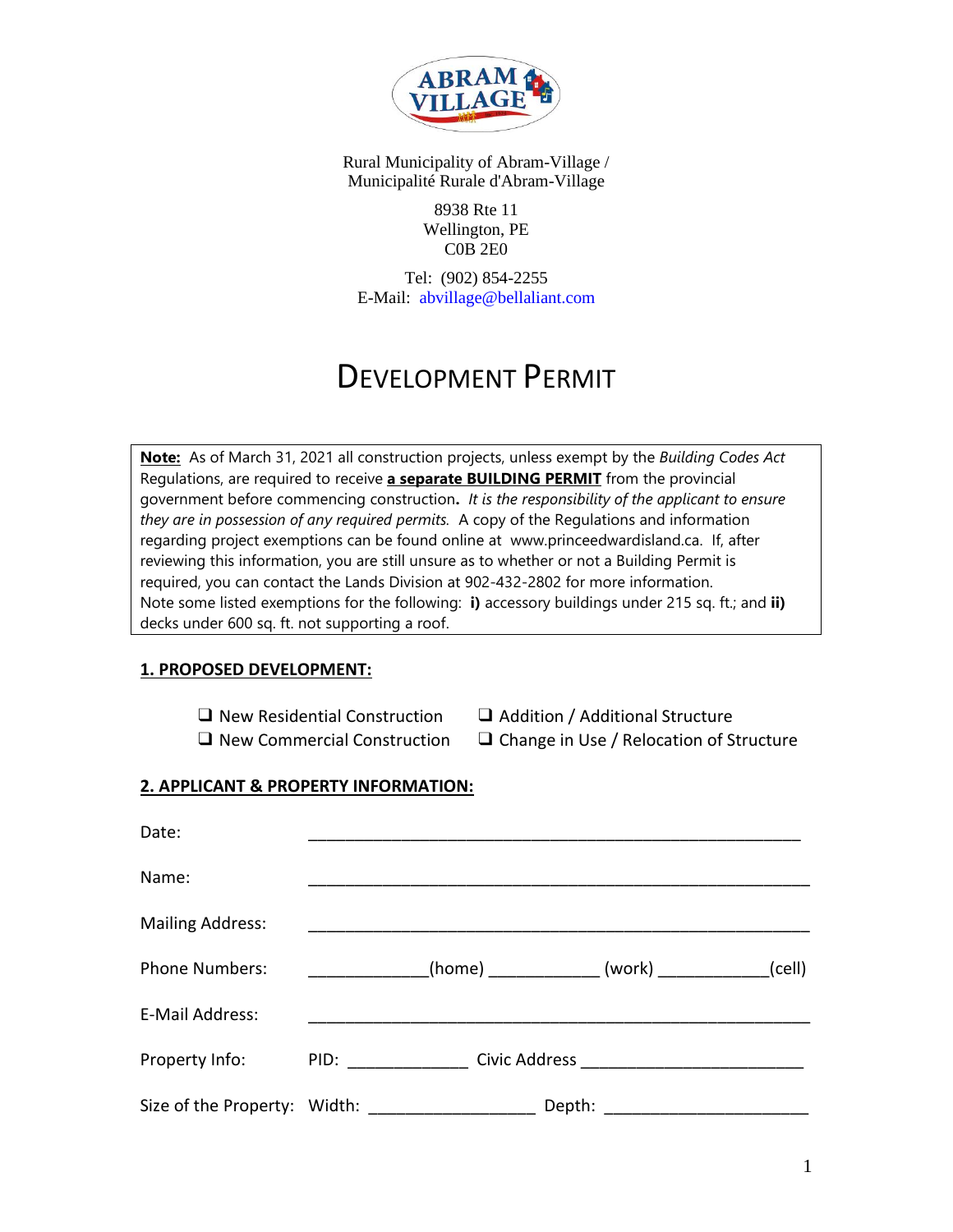

> 8938 Rte 11 Wellington, PE  $COB$ <sup>2 $E0$ </sup>

Tel: (902) 854-2255 E-Mail: abvillage@bellaliant.com

# **3. DEVELOPMENT PERMIT INFORMATION:**

| Present Use of Land / Existing Structure:                                                                                                                                                      |                                                                                                                           |                   |                                  |
|------------------------------------------------------------------------------------------------------------------------------------------------------------------------------------------------|---------------------------------------------------------------------------------------------------------------------------|-------------------|----------------------------------|
| <b>Proposed Use of the New or Existing Structure:</b>                                                                                                                                          |                                                                                                                           |                   |                                  |
| $\Box$ Single Family Dwelling $\Box$ Duplex<br>$\Box$ Accessory Structure                                                                                                                      | $\Box$ Accessory Building $\Box$ Commercial                                                                               | $\Box$ Multi Unit | $\Box$ Mini Home<br>$\Box$ Other |
| The New Building, Structure, or Addition will consist of:                                                                                                                                      |                                                                                                                           |                   |                                  |
| Number of Stories: _____ Number of Bedrooms: ______ Type of Foundation: _________<br>Type of Roof Material: ______________________ Exterior Wall Finish: _____________                         |                                                                                                                           |                   |                                  |
|                                                                                                                                                                                                |                                                                                                                           |                   |                                  |
| <b>Main Building:</b>                                                                                                                                                                          |                                                                                                                           |                   |                                  |
| Mini Home: List the Manufacturer / Model Name: _________________________________                                                                                                               |                                                                                                                           |                   |                                  |
| Driveway -<br>If yes, separate permits are required from the Province (Entrance Way / Culvert Permits)                                                                                         | Will the development require either the creation of a new driveway or the<br>relocation of an existing driveway? Yes / No |                   |                                  |
| <b>Watercourse -</b> Is there a watercourse, wetland, or pond on or near the proposed development?<br>If yes, indicate the proposed separation distance between the new building, addition, or |                                                                                                                           |                   |                                  |
| <b>Wastewater System Information -</b> Is there an existing septic system? Yes / No<br>If no, how will it be serviced? Hook Up To Sewers / Add New Septic System / N/A                         |                                                                                                                           |                   |                                  |
| <b>Anticipated Construction Dates:</b>                                                                                                                                                         |                                                                                                                           |                   |                                  |
| <b>Estimated Cost of the Project:</b>                                                                                                                                                          |                                                                                                                           | $\frac{1}{2}$     |                                  |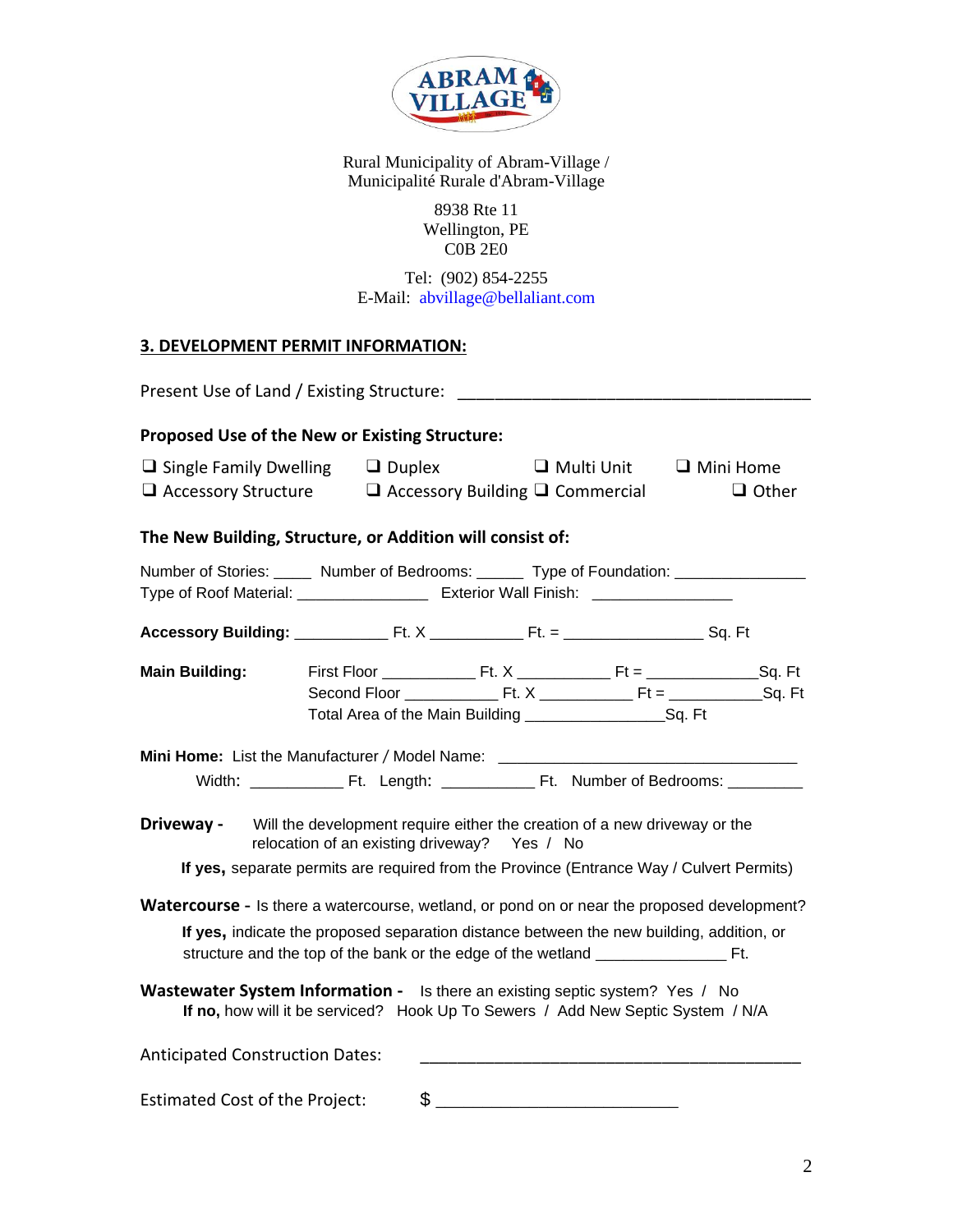

> 8938 Rte 11 Wellington, PE C0B 2E0

Tel: (902) 854-2255 E-Mail: abvillage@bellaliant.com

#### **4. BUILDING PERMIT APPLICATION SKETCH:**

Please attach a construction design plan or draw a sketch of the proposed development to scale, showing parcel identifying features and distances from the new development as per guidelines below. Note any new development must confirm to the Zoning Bylaws, a copy of which can be supplied upon request.

- ❑ Property boundaries and dimensions ❑ Roads, driveways, and watercourses
- ❑ All existing structures and exterior dimensions ❑ Distance of structures from center of road
- ❑ Setback from front, side and rear yard property lines ❑ Distance from watercourse and top of bank
- ❑ Distance of structures and boundaries to driveway ❑Location and width of driveway
- 
- 
- -
- ❑ Location of well and any septic tank or field tile and show distances from structures

Applicant Signature:

For Office Use Only: Case Controller Mate Application Received: Date Application Approved: Approval Permit Number: Authorized Signature: